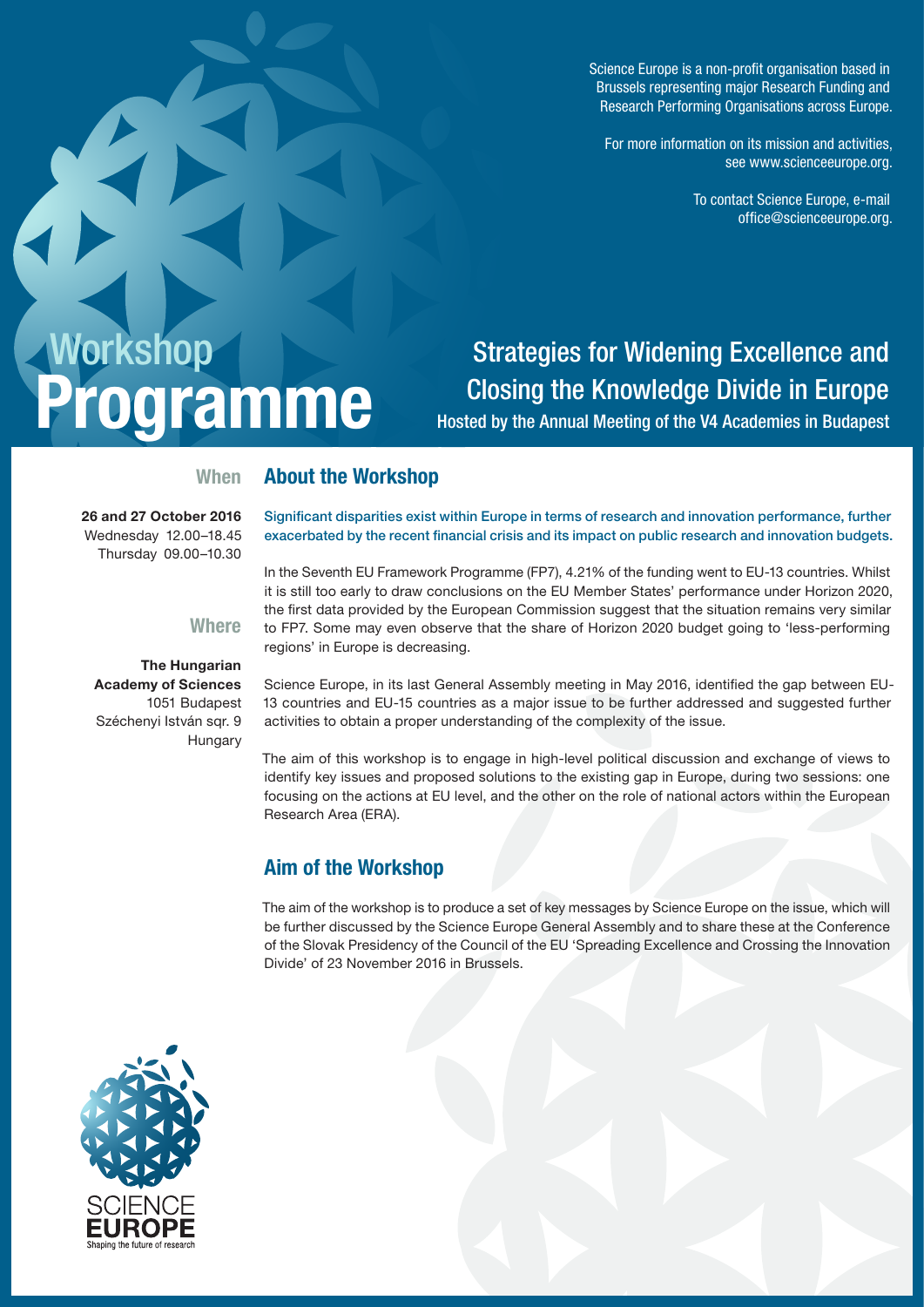### Programme

#### Wednesday 26 October 2016

Hungarian Academy of Sciences, Budapest

#### 12.00–13.00 Registration and Lunch

13.00–13.45 Opening

- László Lovász, President of the Hungarian Academy of Sciences
- Michael Matlosz, President of Science Europe and President and CEO of the French National Research Agency

Update from the Slovak Presidency of the Council of the European Union Daniel Straka, Head of Slovak Liaison Office for Research and Development

#### 13.45–15.45 Session 1: Widening Participation in EU Framework Programmes: What Can Be Done at European Level?

#### Keynote Speech

Zbigniew Błocki, Director of the National Science Centre, Poland

Short Presentations

- Emilio Lora-Tamayo, President of the Spanish National Research Council
- Martin Kern, European Institute of Innovation and Technology
- Representatives of other Science Europe Member Organisations

Panel Discussion Moderator: Ji**ř**í Drahoš, President of the Czech Academy of Sciences

#### 15.45–16.15 Coffee Break

#### 16.15–18.15 Session 2: Closing the Knowledge Gap in the ERA: The Role of National Actors

Keynote Speech

Philippe Laredo, Manchester Business School, University of Manchester

Short Presentations

- Gyula Szigeti, Vice-President for Research and Development at the Hungarian National Research, Development and Innovation Office
- **Elisabeth Schenker, Swiss National Science Foundation**
- József Gvörkös, Director of the Slovenian Research Agency
- Jan Šafanda, Vice President of the Czech Academy of Sciences

#### Discussion Panel

Moderator: Jerzy Duszy**ń**ski, President of the Polish Academy of Sciences

18.15–18.45 Expert Summary Panel

#### 19.30–21.30 Drinks and Dinner Krúdy Hall, Academy Club, Hungarian Academy of Sciences

#### Thursday 27 October 2016

Hungarian Academy of Sciences, Budapest

09.00–10.25 Wrap-up Session to Produce Key Conclusions and Messages

Moderator: Martin Müller, Chair of the Science Europe Working Group on Horizon 2020

- Michael Matlosz
- László Lovász
- Zbigniew Błocki
- Ji**ř**í Drahoš
- Michael Bright, Research Councils UK

#### 10.25–10.30 Closing

10.30 End of Workshop

11.00–11.30 Tour of the Art Collection of the Hungarian Academy of Sciences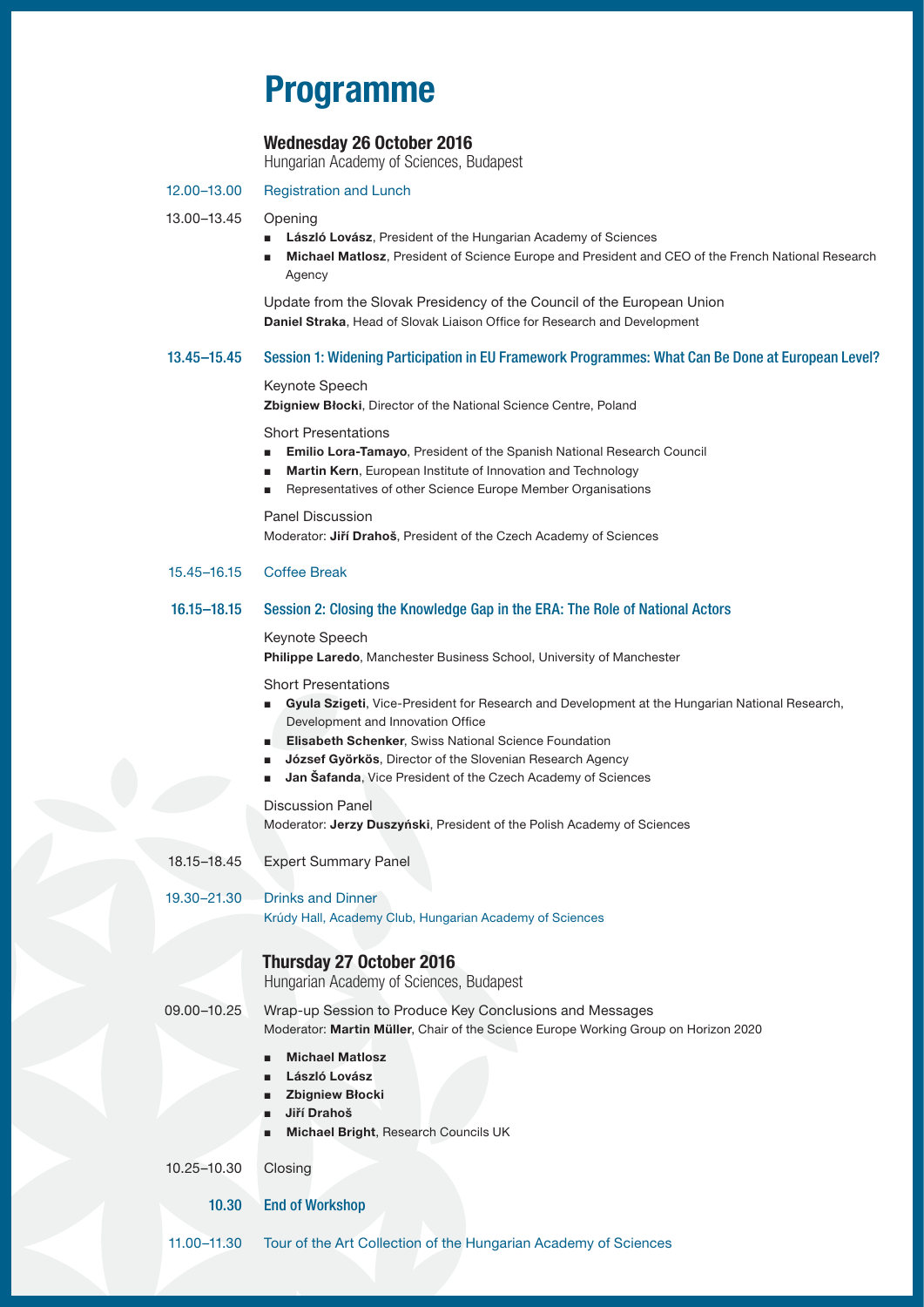## List of Participants

| Anaya-Carlsson, Karla      | Analyst at the Swedish Research Council for Environment,<br>Agricultural Science and Spatial Planning                    | <b>FORMAS</b> | Sweden                |
|----------------------------|--------------------------------------------------------------------------------------------------------------------------|---------------|-----------------------|
| <b>Błocki, Zbigniew</b>    | Director of the National Science Centre                                                                                  | <b>NCN</b>    | Poland                |
| Böhm, Gergely              | Head of Department at the Secretariat of the<br>Hungarian Academy of Sciences                                            | <b>HAS</b>    | Hungary               |
| Borvölgyi, Katalin         | EU Relations Officer at the Secretariat of the<br>Hungarian Academy of Sciences                                          | <b>HAS</b>    | Hungary               |
| <b>Bright, Michael</b>     | Associate Director, International of the Engineering and Physical<br>Sciences Research Council                           | <b>EPSRC</b>  | UK                    |
| Crowfoot, Amanda           | Director of Science Europe                                                                                               | <b>SE</b>     |                       |
| Drahoš, Jiři               | President of the Czech Academy of Sciences                                                                               | CAS           | <b>Czech Republic</b> |
| Dusza, Ján                 | Member of SAS Presidium of the Slovak Academy of Sciences                                                                | SAS           | Slovakia              |
| Duszyński, Jerzy           | President of the Polish Academy of Sciences                                                                              | <b>PAS</b>    | Poland                |
| Fabian, Martin             | Young Researcher Award Laureate at the Slovak Academy of Sciences                                                        | <b>SAS</b>    | Slovakia              |
| Frąckowiak, Elżbieta       | Vice-President of the Polish Academy of Sciences                                                                         | <b>PAS</b>    | Poland                |
| Gálik, Dušan               | Scientific Secretary at the Slovak Academy of Sciences                                                                   | <b>SAS</b>    | Slovakia              |
| Gorzynski, Michal          | Innovation Officer at the European Institute of Innovation and technology                                                | EIT           | Hungary               |
| Györkös, József            | Director of the Slovenian Research Agency                                                                                | <b>ARRS</b>   | Slovenia              |
| Jaanson, Karin             | Executive Director of the Estonian Research Council                                                                      | <b>ETAG</b>   | Estonia               |
| Karoński, Michał           | Chairman of the Council of the National Science Centre                                                                   | <b>NCN</b>    | Poland                |
| Kern, Martin               | European Institute of Innovation and Technology                                                                          | EIT           |                       |
| Kuster, Stephan            | Head of Policy Affairs at Science Europe                                                                                 | <b>SE</b>     |                       |
| <b>Lakatos, Gergely</b>    | Research Associate at the Institute of Biochemistry, Biological Research<br>Centre, Hungarian Academy of Sciences        | <b>HAS</b>    | Hungary               |
| Lora-Tamayo, Emilio        | President of the Spanish National Research Council                                                                       | <b>CSIC</b>   | Spain                 |
| Lovász, László             | President of the Hungarian Academy of Sciences                                                                           | <b>HAS</b>    | Hungary               |
| Mancho, Ana Maria          | Member of the Science Europe Scientific Advisory Committee                                                               | SE            |                       |
| <b>Matlosz, Michael</b>    | <b>President of Science Europe</b>                                                                                       | SE            |                       |
| Müller, Martin             | Co-Head of Office of SwissCore                                                                                           | <b>SNSF</b>   | Switzerland           |
| Musińska-Kubis, Małgorzata | Director of the Polish Academy of Sciences, International Cooperation<br>Department                                      | <b>PAS</b>    | Poland                |
| Philippe, Laredo           | Professor at the Université Paris-Est and University of Manchester                                                       |               | France, UK            |
| Rottenbacher, Adam         | Quality Control and Coordination Officer at the European Institute of<br>Innovation and Technology                       | EIT           | Hungary               |
| Šafanda, Jan               | Vice President of the Czech Academy of Sciences                                                                          | CAS           | Czech Republic        |
| <b>Schenker, Elisabeth</b> | Scientific Officer at the Swiss National Science Foundation                                                              | <b>SNSF</b>   | Switzerland           |
| Straka, Daniel             | Head of Office of the Slovak Liaison Office for Research & Development                                                   | <b>SLORD</b>  | Slovakia              |
| Sychrová, Hana             | Member of the Academy Council and President of the Council for<br>International Affairs of the Czech Academy of Sciences | CAS           | Czech Republic        |